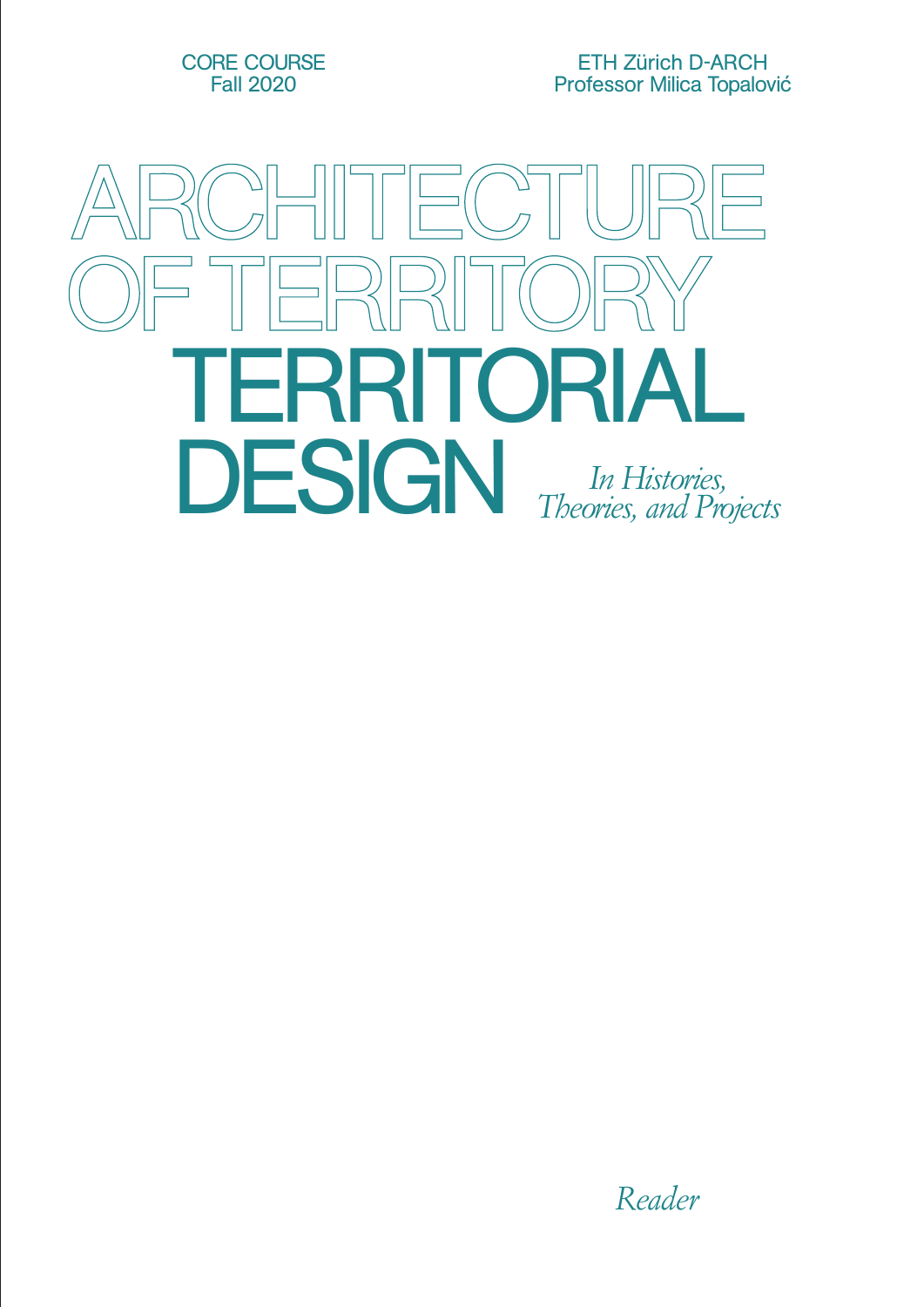# On Territory

#### BASIC READINGS

Corboz, André. "The Land as Palimpsest". *Diogenes* 31(121), 1983: 12–34.

Gottmann, Jean. "The Evolution of the Concept of Territory". *Social Science Information* 14(3), January 1975: 29–47.

#### FURTHER READINGS

Aureli, Piere Vittorio and Maria Sh. Giudici. "The Nomos of the Earth: Rethinking the Architecture of the Territory", *AA School of Architecture, AY 2015-2014, Diploma Unit 14*, 2015: https://home. aaschool.ac.uk/Downloads/briefs2015/Diploma%2014\_The%20 Nomos%20of%20the%20Earth.pdf

Elden, Stuart. *The Birth of Territory*. Chicago: University of Chicago Press, 2013.

Foucault, Michel. "One". In: *Security, Territory, Population: Lectures at the Collège de France, 1977-78*, edited by Michel Senellart. London: Palgrave Macmillan, 2007, 16–38.

Lahoud, Adrian. "Nomos and Cosmos". *E-Flux Journal – 56th Venice Biennale –Apocalypsis*, May 30th 2015: http://supercommunity.e-flux. com/texts/nomos-and-cosmos/

Raffestin, Claude. "Space, Territory, and Territoriality". Translated by Samuel A Butler. *Environment and Planning D: Society and Space,* 30(1), February 2012: 121–41.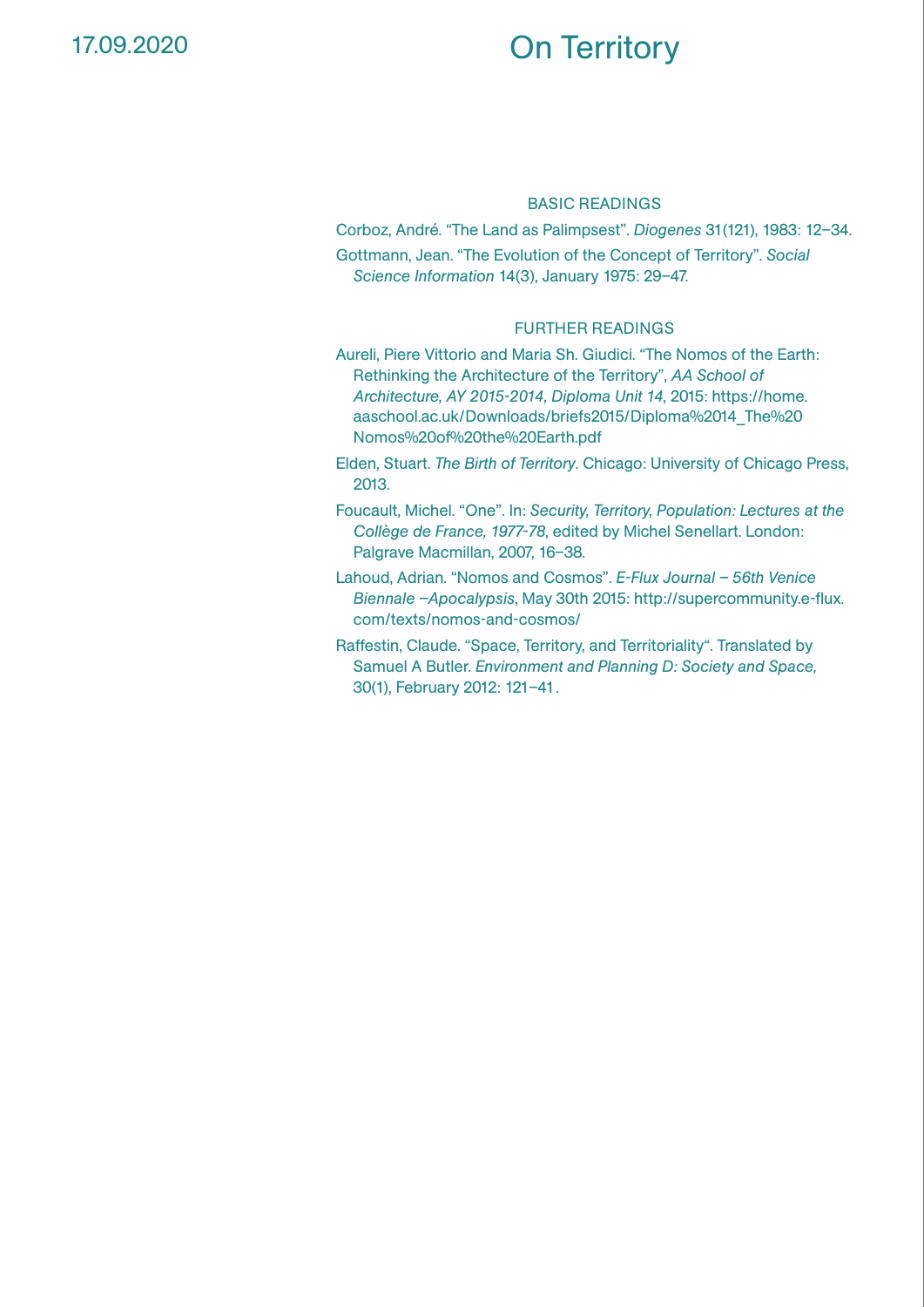# **Architecture** and Urbanisation

#### BASIC READINGS

- Corboz, André. "Die Schweiz Als Hyperstadt = La Suisse Comme Hyperville". *Anthos: Zeitschrift Für Landschaftsarchitektur = Une Revue Pour Le Paysage* 42(2)*,* 2003: 4–9.
- Schmid, Christian. "The Urbanization of the Territory: On the Research Approach of ETH Studio Basel". In: T*erritory: On the Development of Landscape and City*, edited by Mathias Gunz, Vesna Jovanović, Roger Diener, Liisa Gunnsarsson, Marcel Meili, Christian Mueller Inderbitzin, and Christian Schmid. Zürich: Park Books, 2016: 22–48.

- Diener, Roger, Jacques Herzog, Marcel Meili, Pierre de Meuron, and Christian Schmid. *Switzerland—an Urban Portrait*. Basel: Birkhäuser, 2006.
- Doxiadis, Constantinos. "Ecumenopolis: Tommorow's City". In *BRITANNICA Book of the year 1968*, Encyclopaedia Britannica, Inc., 1968.
- Ungers, O. Mathias, Rem Koolhaas, Peter Riemann, Hans Kollhoff, Arthur Ovaska, Florian Hertweck, Sébastien Marot, and UAA Ungers Archives for Architectural Research, Hrsg. *The City in the City. Berlin: A Green Archipelago*. Zürich: Lars Müller Publishers, 2013.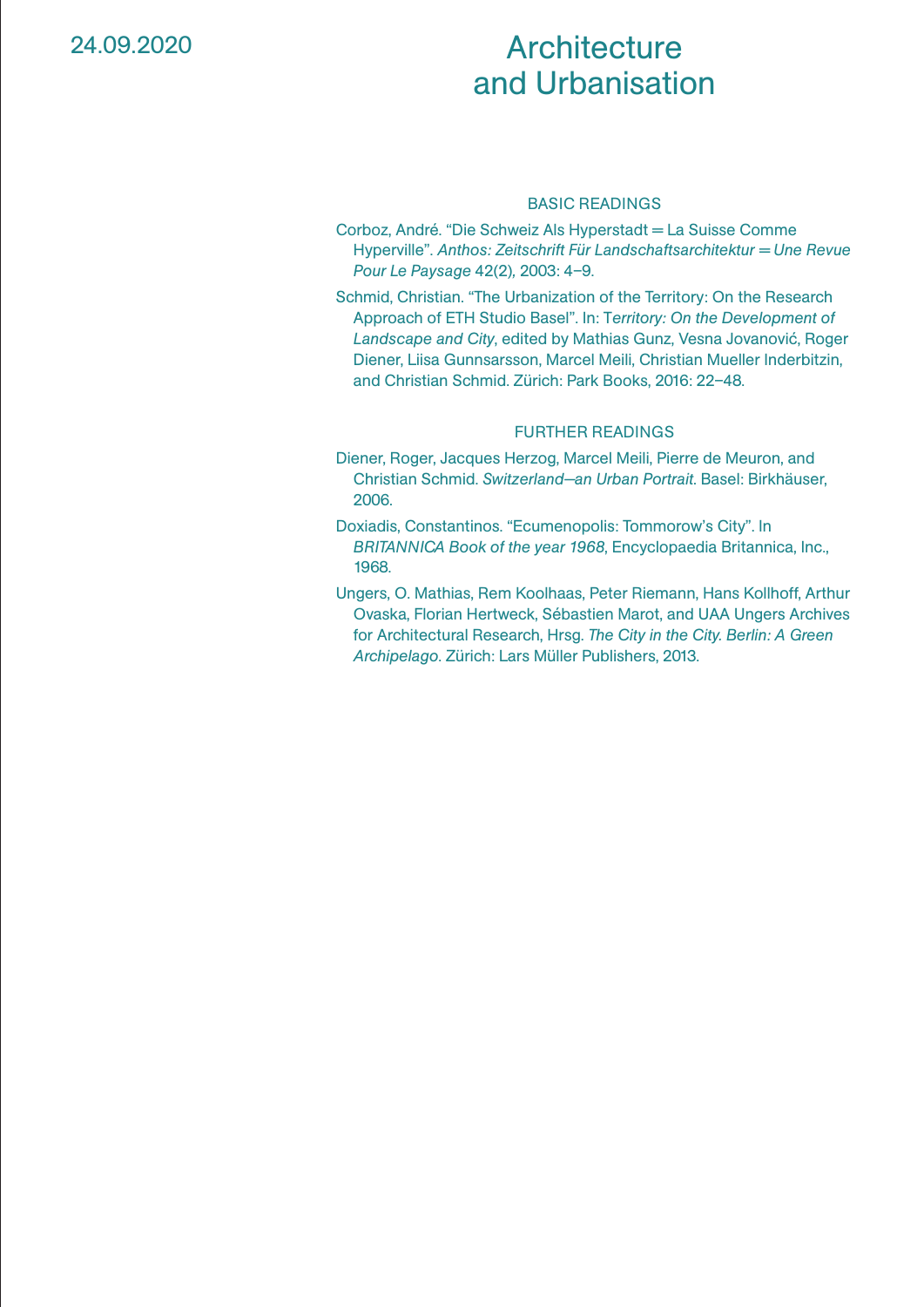### 01.10.2020

# Critical Zones: Sensors for Ghost Landscapes ALEXANDRA ARÈNES

#### BASIC READINGS

Arènes, Alexandra, Bruno Latour, and Jérôme Gaillardet. "Giving Depth to the Surface: An Exercise in the Gaia-Graphy of Critical Zones". *The Anthropocene Review* 5 (2), 2018: 120–35.

- Latour, Bruno. "Seven Objections Against Landing on Earth". In *Critical Zones: The Science and Politics of Landing on Earth*, edited by Bruno Latour and Peter Weibel. Cambridge: The MIT Press, 2020, 1-8.
- Tsing, Anna Lowenhaupt, Elaine Gan, Heather Swanson, and Nils Bubandt. "Haunted Landscapes of the Anthropocene". In *Arts of Living on a Damaged Planet: Ghosts and Monsters of the Anthropocene*, edited by Anna Lowenhaupt Tsing, et al. Minneapolis: University of Minnesota Press, 2017, G1-G15.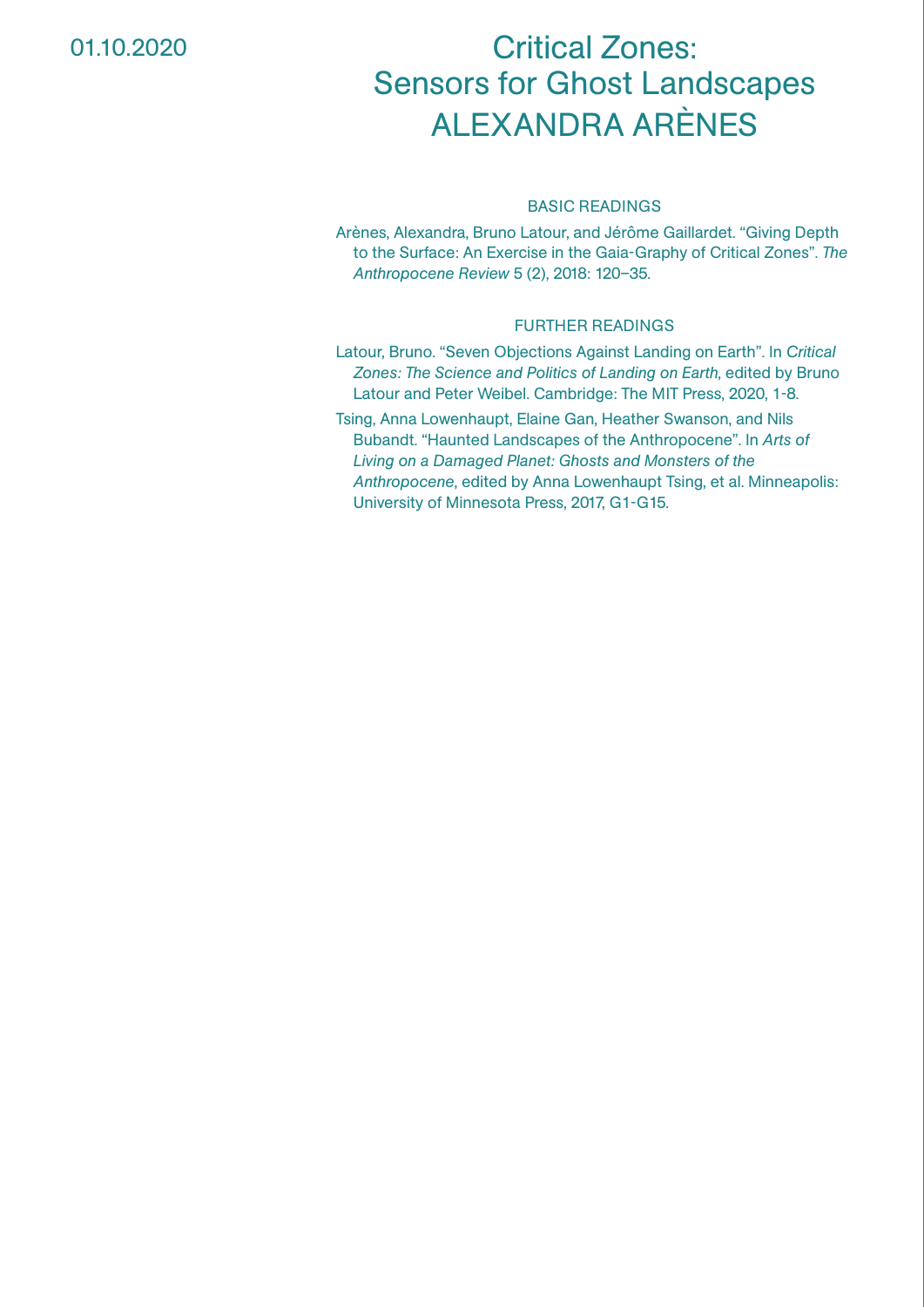## Methods in Territorial Research and Design

#### BASIC READINGS

- McHarg, Ian L, and Lewis Mumford. *Design with Nature*. New York: Natural History Press, 1969.
- Sieverts, Boris. "Wie man Städte bereist". Situativer Urbanismus: zu einer beiläufigen Form des Sozialen, *Journal for Architecture and Urbanism* 183, 2007: 45.

- Banham, Reyner, and Joe Day. *Los Angeles: The Architecture of Four Ecologies*. Berkeley: University of California Press, 2009.
- Sieverts, Thomas. *Zwischenstadt: Zwischen Ort und Welt, Raum und Zeit, Stadt und Land*. Bauwelt Fundamente. Gütersloh: Bauverlag, 1997.
- Venturi, Robert, Denise Scott Brown, und Steven Izenour. *Learning from Las Vegas*. London: MIT Press, 1972.
- Viganò, Paola, and Chiara Cavalieri, eds. *Horizontal Metropolis: A Radical Project*. Zurich: PARK BOOKS, 2019.
- Wachsmuth, David. "City as Ideology: Reconciling the Explosion of the City Form with the Tenacity of the City Concept". *Environment and Planning D: Society and Space* 32(1), February 2014: 75–90.
- Waldheim, Charles. *Landscape as Urbanism: A General Theory*. Princeton, New Jersey: Princeton University Press, 2016.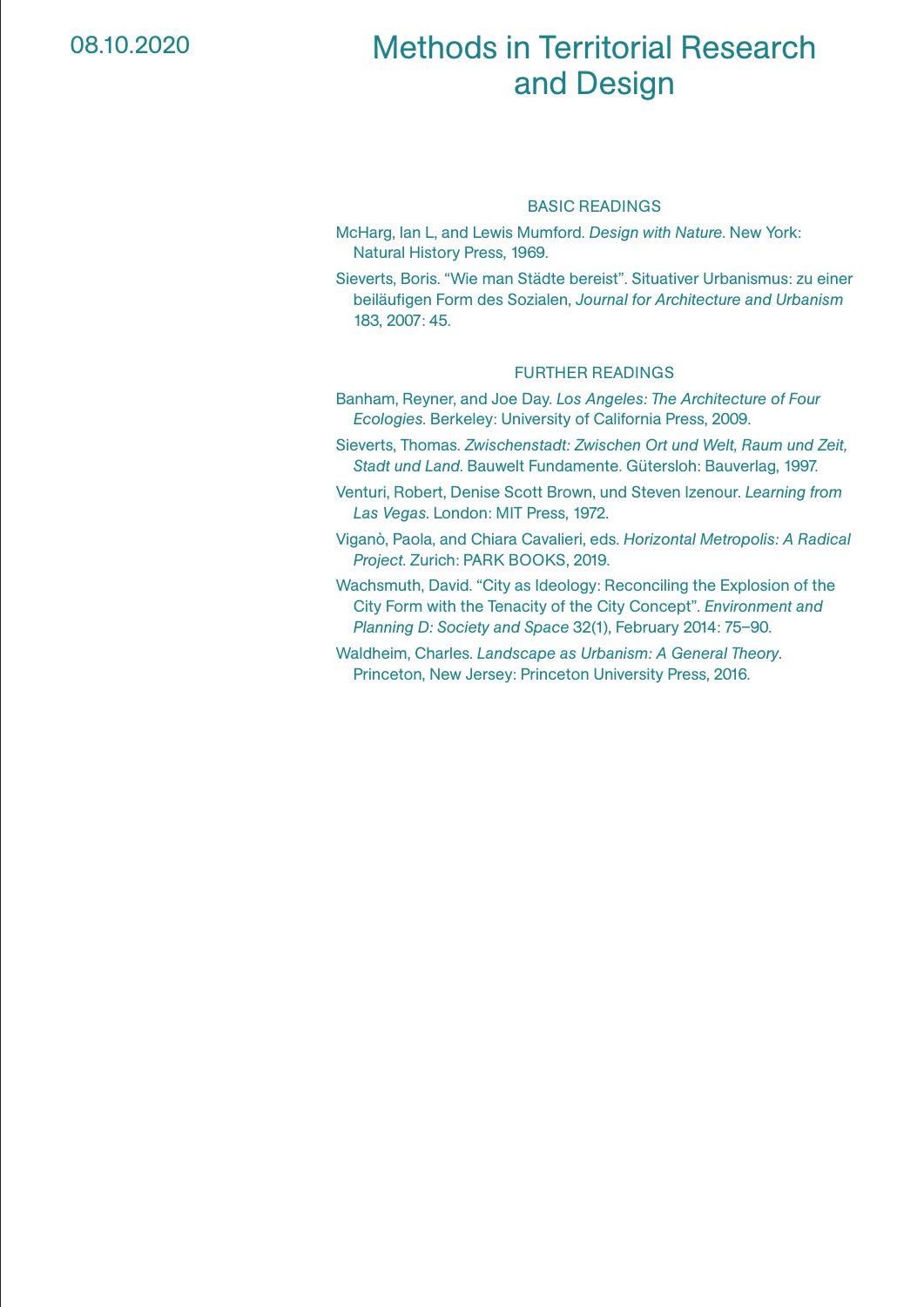### 15.10.2020

## Urban Soils Mapping: Case West Lausanne ANTOINE VIALLE

#### BASIC READINGS

Secchi, Bernardo. "Progetto di suolo IThe Project for the Ground]". *Casabella* 520, 1986: 19–23.

Pickett, Steward T. A. and Mary L. Cadenasso. "Altered Resources, Disturbance, and Heterogeneity: A Framework for Comparing Urban and Non-urban Soils". *Urban Ecosystems* 12(1), 2009: 23–44.

- Raffestin, Claude. "Éléments pour une théorie du sol [Elements for a Soil/Land Theory]". In *La construction sous contrôle?: Faut-il renforcer ou alléger l'aménagement pour mieux gérer les zones à bâtir?*, edited by C.E.A.T.. Lausanne: Presses Polytechniques Romandes, 1989, 185-189.
- Tugel, Arlene, Herrick Jeffrey, Joel Brown, M. J. Mausbach, W. Puckett and K. Hipple. "Soil Change, Soil Survey, and Natural Resources Decision Making". *Soil Science Society of America Journal* 69(3), 2005: 738–747.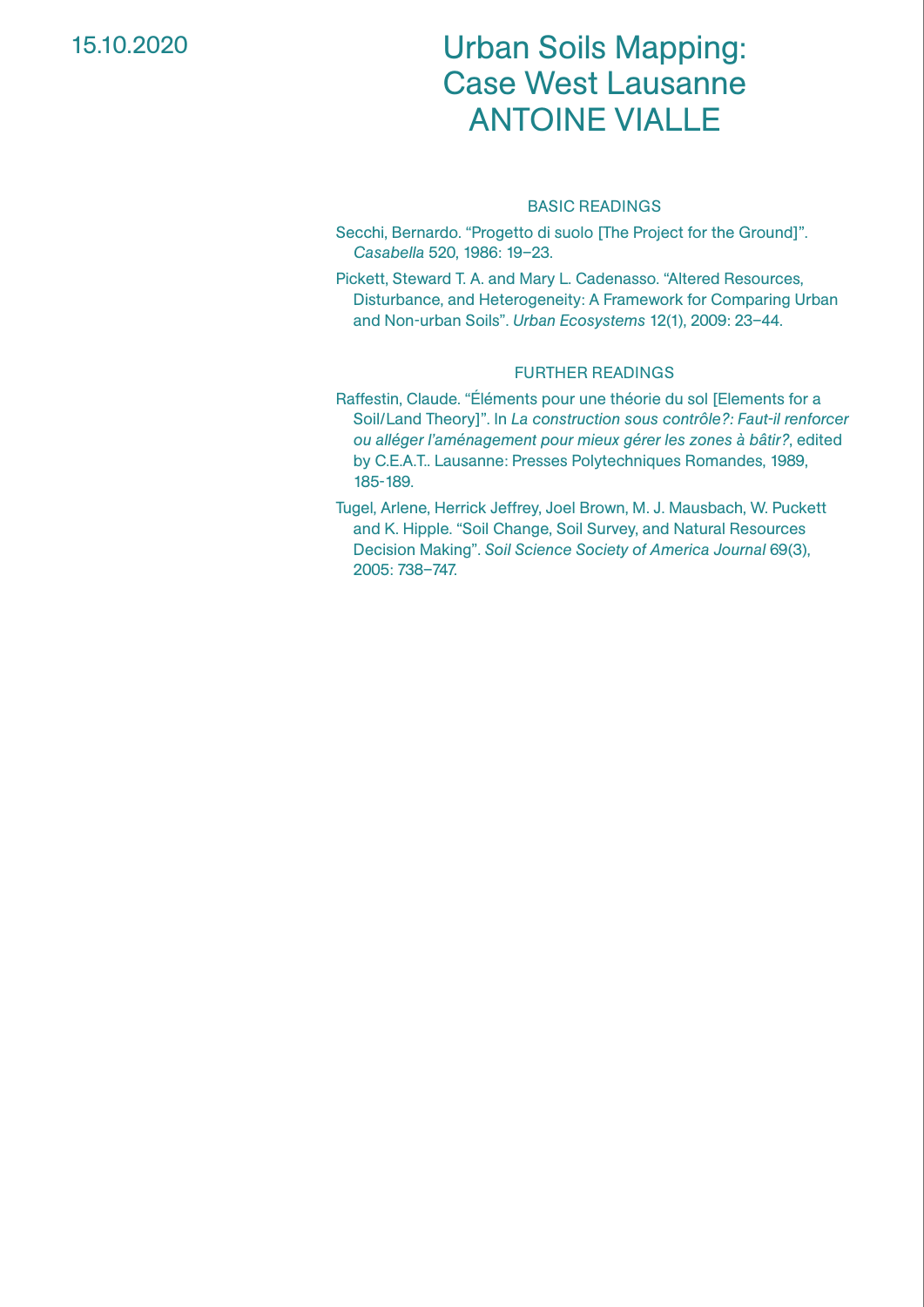# Soil Ecologies JOHAN SIX

#### BASIC READINGS

Foley, Jonathan A., Ruth DeFries, Gregory P. Asner, Carol Barford, Gordon Bonan, Stephen R. Carpenter, F. Stuart Chapin, et al. "Global Consequences of Land Use", *Science* 309(5734), 2015: 570-74.

Hobbs, Richard, Eric Higgs, Carol M Hall, Peter Bridgewater, F Stuart Chapin III, Erle C Ellis, John J Ewel, et al. "Managing the whole landscape: historical, hybrid and novel ecosystems". *Frontiers in Ecology and the Environment* 12(10), 2014: 557-64.

#### FURTHER READINGS

Courvoisier, Thierry J., European Academies Science Advisory Council, and Deutsche Akademie der Naturforscher Leopoldina, eds. *Opportunities for Soil Sustainability in Europe*. EASAC Policy Report 36. Halle (Saale): EASAC Secretariat, Deutsche Akademie der Naturforscher Leopoldina, 2018.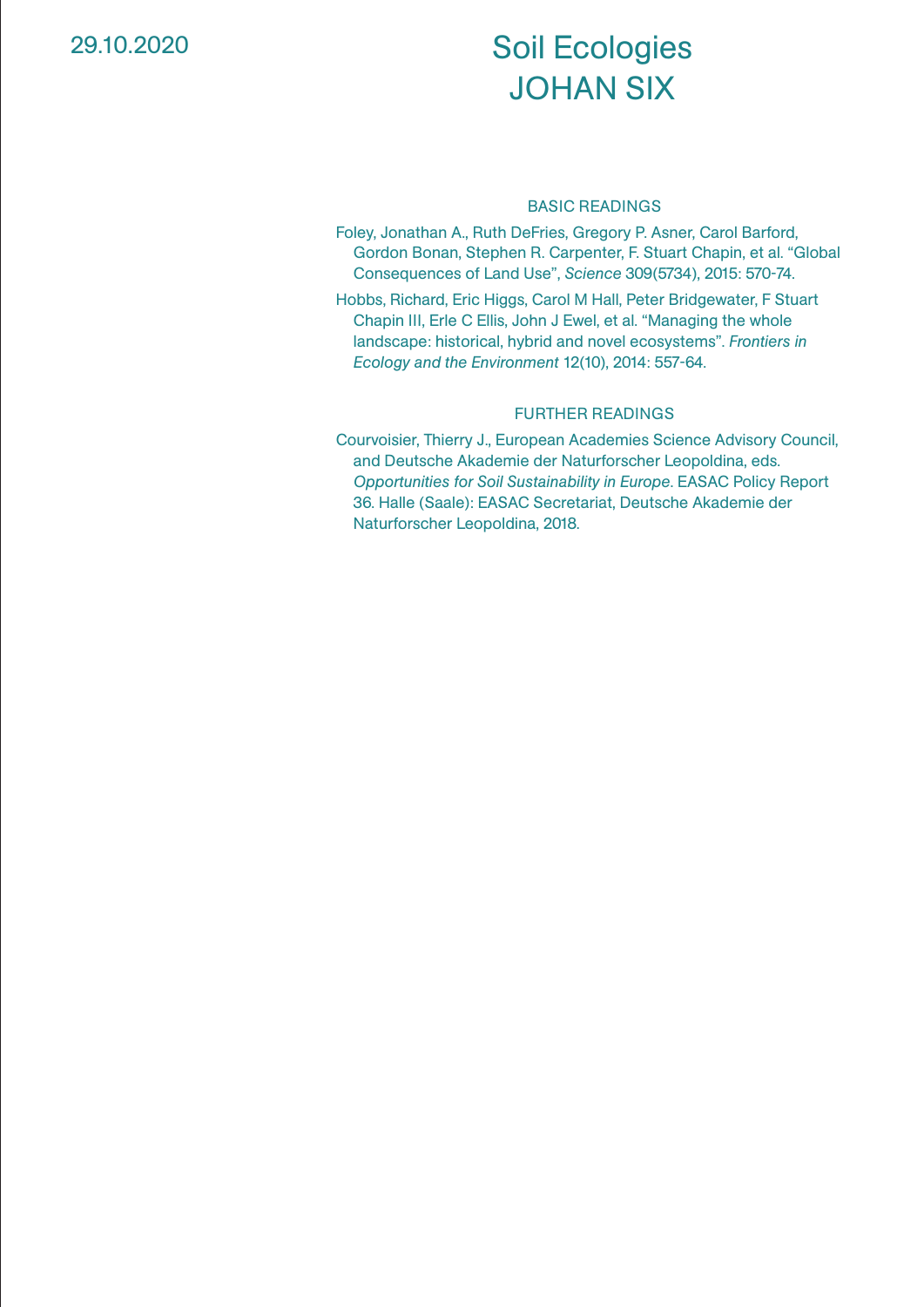# Planetary Urbanisation: **Hinterland**

#### BASIC READINGS

Cronon, William. *Nature's Metropolis: Chicago and the Great West*. New York, N.Y. etc.: Norton, 1991.

Topalović, Milica. Architecture of Territory: *Beyond the Limits of the City: Research and Design of Urbanising Territories: Inaugural Lecture ETH Zürich, November 30, 2015*. Assistant Professorship of Architecture and Territorial Planning. Zürich: ETH D-ARCH, 2016.

- Chua Beng Huat. "Singapore as Model: Planning Innovations, Knowledge Experts". In: *Worlding Cities: Asian Experiments and the Art of being Global*, edited by Ananya Roy and Aihwa Ong. Malden, Mass.: Wiley-Blackwel, 2011, 29-54.
- Daniel Ibañez and Nikos Katsikis. "Editorial". In: *New Geographies 06 Grounding Metabolism*. Cambridge: Harvard Graduate School of Design, 2014, 002-009.
- Patel, Raj, and Jason W. Moore. "How the Chicken Nugget Became the True Symbol of Our Era". *The Guardian*, May 8th 2018: https://www. theguardian.com/news/2018/may/08/how-the-chicken-nuggetbecame-the-true-symbol-of-our-era
- Schmid, Christian. "Journeys through Planetary Urbanization: Decentering Perspectives on the Urban". *Environment and Planning D: Society and Space* 36(3), 2018: 591-610.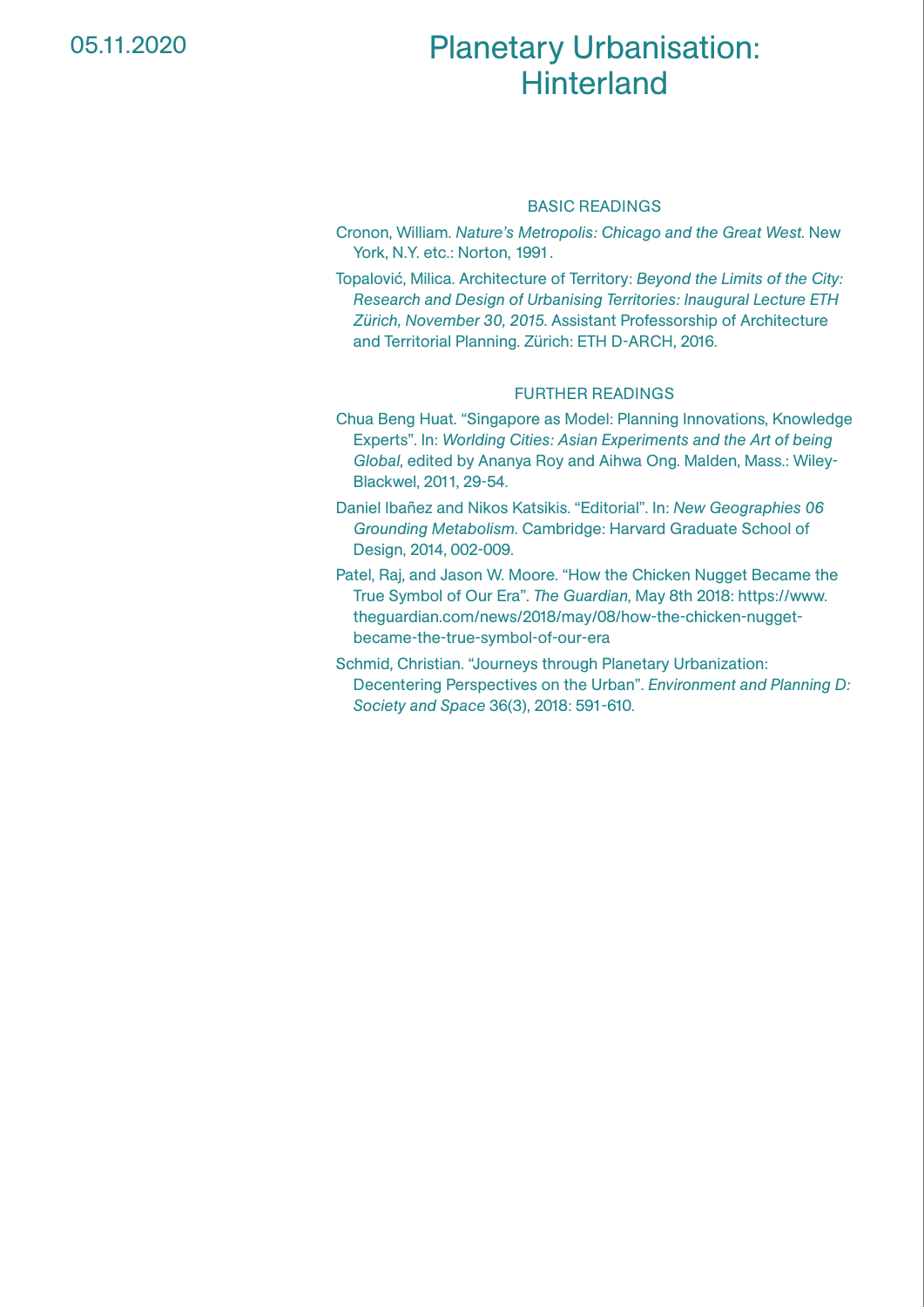### 12.11.2020

# Arable Lands Lost Lands CHARLOTTE MALTERRE-BARTHES

#### BASIC READINGS

Mitchell, Timothy. "The Object of Development". In: *Rule of Experts: Egypt, Techno-Politics, Modernity*. Berkley: University of California Press, 2002, 209-221.

#### FURTHER READINGS

- Easterling, Keller. "El Ejido". In: *Enduring Innocence: Global Architecture and Its Political Masquerades*. Cambridge: MIT Press, 2005, 39-62
- Hobsbawm, Eric J. *The Age of Extremes: A History of the World, 1914 1991*. Vintage Books ed. New York: Vintage Books, 1996.

Lefebvre, Henri. *The Urban Revolution*. Minneapolis: University of Minnesota Press, 2003.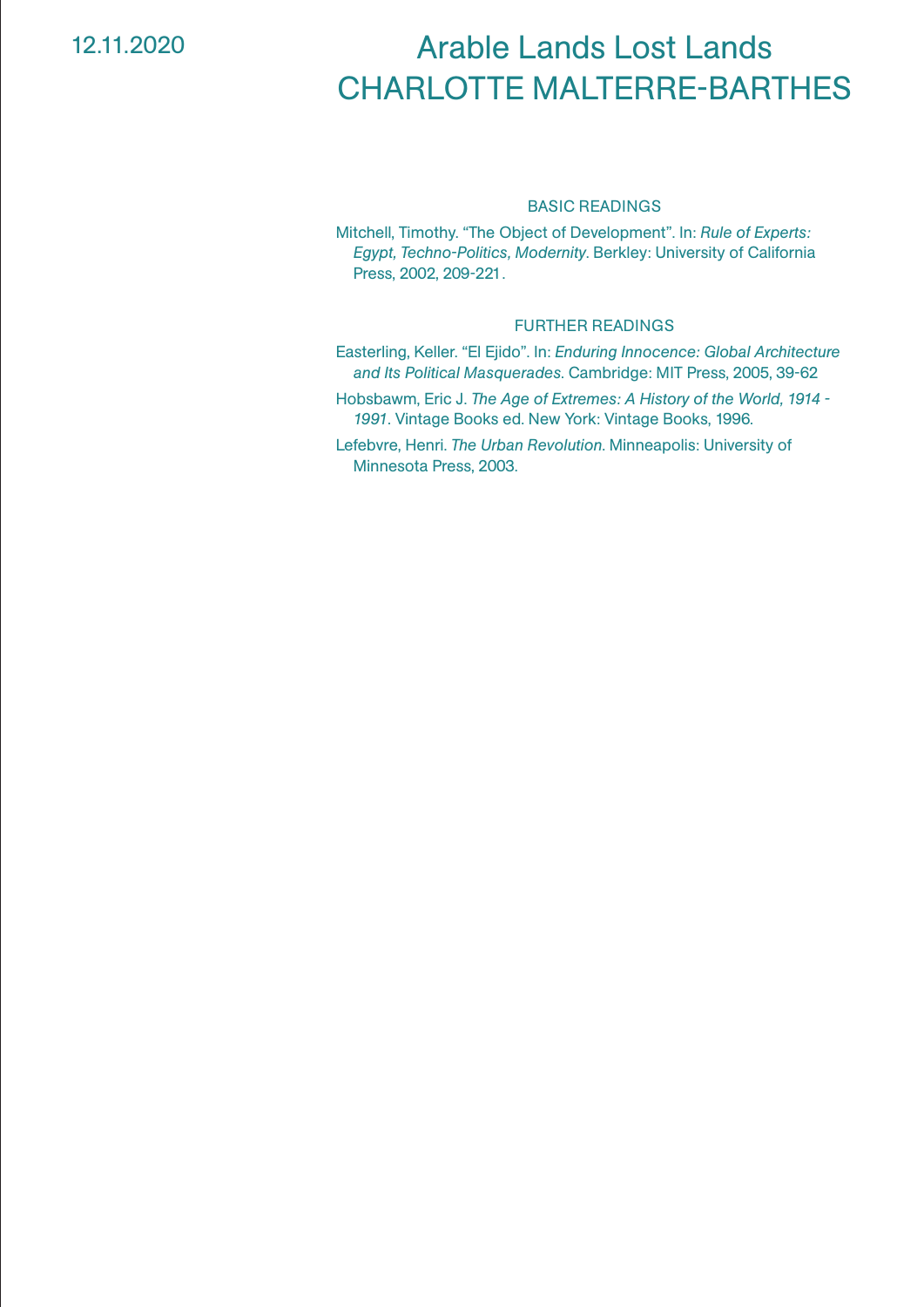## 19.11.2020 Disappearance of the Countryside

#### BASIC READINGS

- Berger, John. "Intoduction". In: *Pig Earth*, Into Their Labours. London: Writers and Readers, 1979, xiii-xxix.
- Waldheim, Charles. "Notes Toward a History of Agrarian Urbanism". *Places Journal*, November 2010: https://placesjournal.org/article/ history-of-agrarian-urbanism/?cn-reloaded=1

- Cairns, Stephen. "Debilitating City-Centricity: Urbanization and Urban-Rural Hybridity in Southeast Asia". In: *Routledge Handbook of Urbanization in Southeast Asia,* edited by Rita Padawangi. London: Routledge, 2018, 115-130.
- Herzog, Jacques, Pierre de Meuron, Lisa Euler, Metaxia Markaki, Charlotte von Moos, und Martino Tattara. *Achtung: die Landschaft: Lässt sich die Stadt anders denken?: ein erster Versuch*. Zürich: Lars Müller Publishers, 2016.
- Ostrom, Elinor. *Governing the commons: the evolution of institutions for collective action*. Political economy of institutions and decisions. Cambridge: Cambridge University Press, 1990.